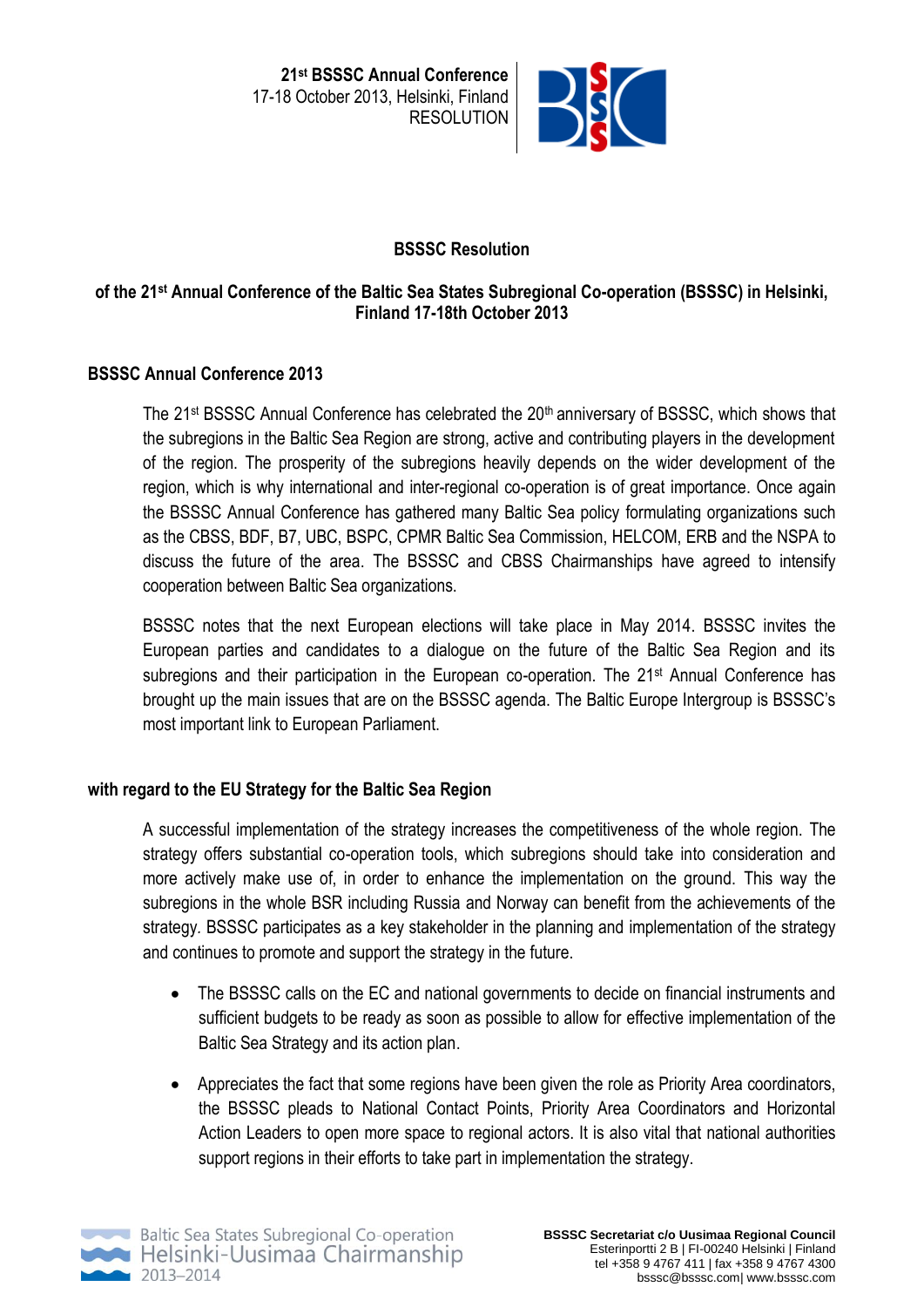

#### **with regard to the cooperation with Russia**

It is of utmost importance to involve Russia in the cross-border and transnational co-operation in order to develop the Baltic Sea Region and fully benefit from its potential. The strong economic development in Russia will benefit all the Baltic Sea Area. BSSSC has therefore actively invited Russian subregions and actors in the Baltic Sea Region to take part in the work of the network. These subregions are participating in the funding of the European Neighborhood Instrument (ENI).

 The BSSSC addresses the Russian Federation and the European Commission to agree on solutions and funds to allow for active cooperation of Russian regions and cities on issues important for the Baltic Sea Region.

## **with regard to the policy sectors after 2013**

### **1. Maritime Issues**

"Saving the Sea" is the focus of Maritime Issues. BSSSC will especially support HELCOM and its activities in protecting the Baltic Sea. The BSSSC will continue dialogue and cooperation with other Baltic Sea Organizations formulating BSR maritime policy in order to join forces and reach synergy effects for an integrated maritime policy in the Baltic Sea Region.

## **2. Energy and Climate**

The renewable energy sources in the sub-regions of the Baltic Sea provide enormous potential in terms of the production of bio-energy and bio-electricity from water, wind power, solar energy, wave power and other sources.

BSSSC promotes regulation that supports the production and usage of renewable energies. BSSSC supports cleantech as a growing sector of business and market creator for companies in the Baltic Sea Region. Energy efficiency is also an important factor and should be taken into account in housing and office buildings.

- BSSSC urges the nation states as well as the European Union to step up their efforts at the highest political level to reach a success at the upcoming UN Climate Change Conference in Warsaw (COP 19).
- BSSSC appeals to national and regional authorities to strongly support the exchange of best practices concerning renewable energies and energy efficiency thus fully taking advantage of the potentials of the regions.
- BSSSC calls for close co-operation between BSR organizations to address the issues of sustainable energy and the threats posed by climate change.